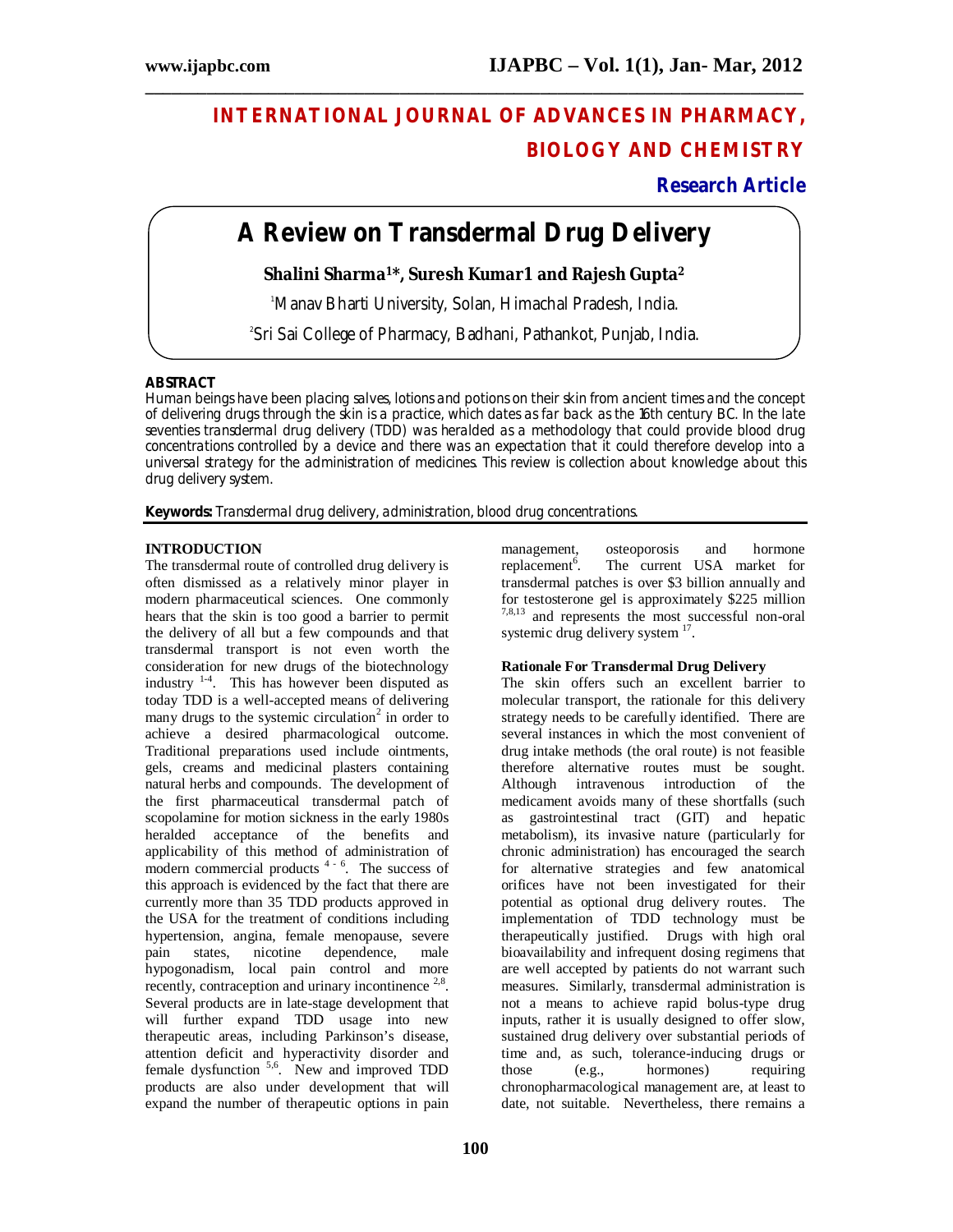large pool of drugs for which TDD is desirable but presently unfeasible. The nature of the stratum corneum (SC) is, in essence, the key to this problem. The excellent diffusional resistance offered by the membrane means that the daily drug dose that can be systematically delivered through a reasonable 'patch-size' area remains in the < 10 mg range <sup>17</sup>.

#### **Advantage of TDDS Over Conventional Dosage Form**

Transdermal drug delivery offers several important advantages over more traditional dosage forms steady permeation of drug across the skin allows for more consistent serum drug levels, which is often the goal of the therapy. Lack of peaks in plasma concentration reduces the risk of side effects. So drugs those require relatively consistent plasma levels are good candidate for transdermal drug delivery. If toxicity were to develop from drug administered transdermally, the effect could be limited by removing the patch. It's convenience such as simple dosing regimen can lead to patient's adherence to drug therapy. Transdermal delivery can be used as alternate route of administration to accommodate patient who are nauseated or unconscious.Drugs that cause gastrointestinal upset are good candidates for transdermal delivery because this method avoids direct effect on the stomach and intestine. Drugs that are degraded by enzyme and acid are also good candidate for transdermal delivery system. First pass metabolism. An additional limitation to oral drug delivery can be avoided with transdermal administration. Minimize intra and inter patient variation and Self administration is possible<sup>21</sup>.

## **Disadvantages of TDDS**

- Stratum corneum provides rate-limiting steps.
- Possibility of local irritation at the site of application, erythma, itching and local edema can be caused by the adhesive, or the other excipient in the patch.
- Patient develops severe allergic reaction to transdermal patches, and in this case therapy must be discontinued.
- Skin's low permeability limits the number of drugs that can be delivered in this manner.
- Drugs with hydrophilic structure permeate the skin too slowly to be of therapeutic benefit.
- In order to maintain consistent release rate, transdermal patches contains surplus of active molecule, as stable concentration gradient is the mechanism used to maintain consistent release rate.
- Damage of the patches, particularly membrane or reservoir patch can result in

poor control over release rate. The release rate from a damage patch would more likely to be controlled by the skin than the patch, resulting in a higher perhaps toxic rate of drug delivery.

## **Innovations in Transdermal Drug Delivery**

TDDS has been the subject of extensive research  $11$ . The introduction of new transdermal technologies such as chemical penetration enhancement<sup>2-</sup> 6,9,11,12,15,18,19,20 **iontophoresis**<sup>2-6,7,11,15,16,18,19</sup>  $\frac{6,9,11,12,15,18,19,20}{\text{ionophoresis}^{2-7,10-12,14,15,19}}$  transferosomes<sup>12</sup>, thermal energy<sup>6,8</sup>, magnetic energy<sup>6</sup>, micro needle applications  $^{6,8}$ , electroporation  $^{3,4,7,11,12,19}$  and high velocity jet injectors <sup>8</sup>challenge the paradigm that there are only a few drug candidates for TDD. Despite difficult issues related to skin tolerability and regulatory approval, most attention, at least until recently, has been directed at the use of chemical penetration enhancers. However, this focus is now shifting towards the development of novel vehicles comprising accepted excipients (including lipid vesicular-based systems, supersaturated formulations and micro emulsions) and to the use of physical methods to overcome the barrier. In the latter category, iontophoresis is the dominant player and is by far the method furthest<br>along the evaluatory path. Applications of along the evaluatory path. electroporation, ultrasound and high pressure, etc., remain at the research and feasibility stage of development. Interestingly, the level of endeavor devoted to either removal or perforation of the SC (e.g., by laser ablation, or the use of micro needle arrays) has increased sharply, with these so-called<br>
'minimally invasive' techniques essentially techniques essentially dispensing with the challenge of the barrier function of the skin  $2^1$ . Physical methods have the advantage of decreased skin irritant/allergic responses, as well as no interaction with the drugs being delivered  $11$ . The extent to which these are translated into practice will be defined by time  $12$ . TDDS is therefore a thriving area of research and product development, with many new diverse technology offerings both within and beyond traditional passive transdermal technologies<sup>6</sup>.

## **The Skin Barrier**

Human skin has a multifunctional role, primary among which is its role as a barrier against both the egress of endogenous substances such as water and the ingress of xenobiotic material (chemicals and drugs). This barrier function of the skin is reflected by its multilayered structure.The top or uppermost layer of the skin known as the stratum corneum (SC).The SC is also known to exhibit selective permeability and allows only relatively lipophilic compounds to diffuse into the lower layers. As a result of the dead nature of the SC, solute transport across this layer is primarily by passive diffusion in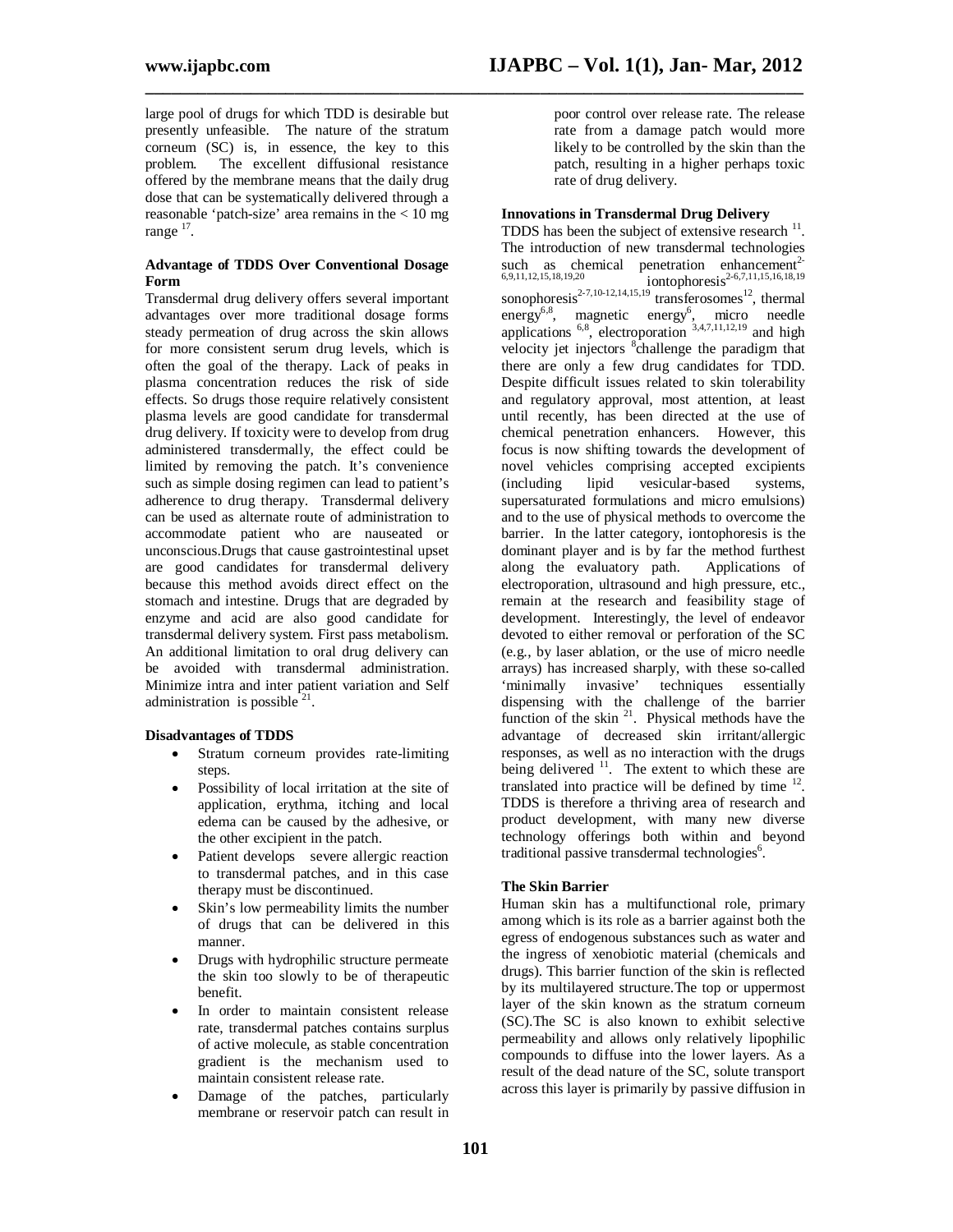accordance with Fick's Law and no active transport processes have been identified.

#### **The stratum corneum**

This is the most superficial layer of the epidermis and represents the specialized end product of keratinization; it is the single most important structure responsible for barrier function in the skin. The stratum corneum is made up of flat, plateshaped cells  $30\mu$  wide and  $0.8\mu$  deep, closely applied to each other on all sides and interconnected by many desmosomes. These cells, also known as corneocytes, are anucleate and metabolically inert, and contain many longitudinally arranged fibroustono filaments in between which an amorphous matrix and remnants of cellular organelles are found. Since the whole layer is 15 to20 cell layers deep, its total thickness averages  $15 \mu$ . An important feature of these cells is the thickness of their membranes. Unlike the plasma membrane of the viable cells of the epidermis (75 to100 A), that of cells of the stratum corneum measures approximately 200A. However, it retains the structural features of a biomembrane as described by Singer, being composed of a viscous lipid bilayer in which globular proteins are interspersed. In certain areas these mobile globular proteins extend all the way through the lipid phase; it is postulated that 10° A pores are formed between such proteins at sites of aggregation, establishing a connection between both sides of the membrane. Although lipids make up only 5% of the chemical composition of total hydrated stratum corneum, they represent the major constituent of the cell membrane and impart to it its distinctive characteristics of semi permeability. Physiologically, the stratum corneum behaves like a composite membrane, this derives from the fact that the first structure encountered by a diffusing molecule is the plasma membrane of the corneocytes, and since lipids are major constituents of this membrane, it follows that the lipid solubility of this diffusing molecule will be important in determining its entry and transport through the stratum corneum. Thus, this layer can absorb approximately six times its own weight in water, and in doing so will increase in thickness from 15 to 45 µ. This property of water binding is related to increased permeability to diffusing molecules. It is now well established that the rate-limiting barrier of the epidermis resides in the stratum corneum, or horny layer, and that diffusion of molecules through this layer is purely passive. As such, this process does not require expenditure of metabolic energy; in fact, dead epidermis is as effective a barrier as live tissue. Furthermore, it has been demonstrate that diffusion characteristics through stratum corneum remain the same irrespective of the direction of transport. These observations have allowed extensive in vitro studies, leading to a

better understanding of the physicochemical dynamics involved in percutaneous absorption. As mentioned, the stratum corneum is an effective two-way barrier, but is not a complete one and does allow selective transport of some molecules from the surface into the viable epidermis. Percutaneous<br>absorption and therefore pharmacological absorption and therefore pharmacological effectiveness of topically applied medications are based on this property. The rate of diffusion may be negligibly low or relatively high depending on a variety of factors which will be discussed below. Once transport across the stratum corneum has taken place, there is little impediment to transport across the remainder of the epidermis into the dermis  $^{23}$ .

#### **Drug Delivery Routes Across Human Skin**

Drug molecules in contact with the skin surface can penetrate by three potential pathways: through the sweat ducts, via the hair follicles and sebaceous glands (collectively called the shunt or appendageal route), or directly across the stratum corneum.

#### **The Process-Percutanious Absorption**

The stratum corneum is considered not only as the main barrier to skin penetration but also as a major permeation pathway from topical and transdermal delivery systems. The stratum corneum is made up of tightly packed, semi-crystalline intercellular lipid domains and its extremely compact corneocytes create a barrier highly resistant to percutaneous transport  $25,26$ . The lipid layer of the stratum corneum has been described as a possible pathway for transport of hydrophobic substances, whereas the polar heads of lipids represent a relatively hydrophilic pathway  $^{27}$ . The proposed transport pathways in the stratum corneum have been well defined. However, the existence of appendage pathways for percutaneous absorption remains unclear and is often disregarded. Literature reports suggest that the pilosebaceous unit (hair follicle, hair shaft and sebaceous gland) may contribute significantly to topical and transdermal delivery in addition to the transepidermal route 28,29,30. Fig.4 illustrates the percutaneous absorption of drug applied on the skin surface.

#### **Type of Transdermal Delivery**

Human skin serves a protective function by imposing physicochemical limitations to the type of permeant that can traverse the barrier. For a drug to be delivered passively via the skin it needs to have a suitable lipophilicity and a molecular weight < 500 Da. The number of commercially available products based on transdermal or dermal delivery has been limited by these requirements. In recent years various passive and active strategies have emerged to optimize delivery.The passive approach entails the optimization of formulation or drug carrying vehicle to increase skin permeability.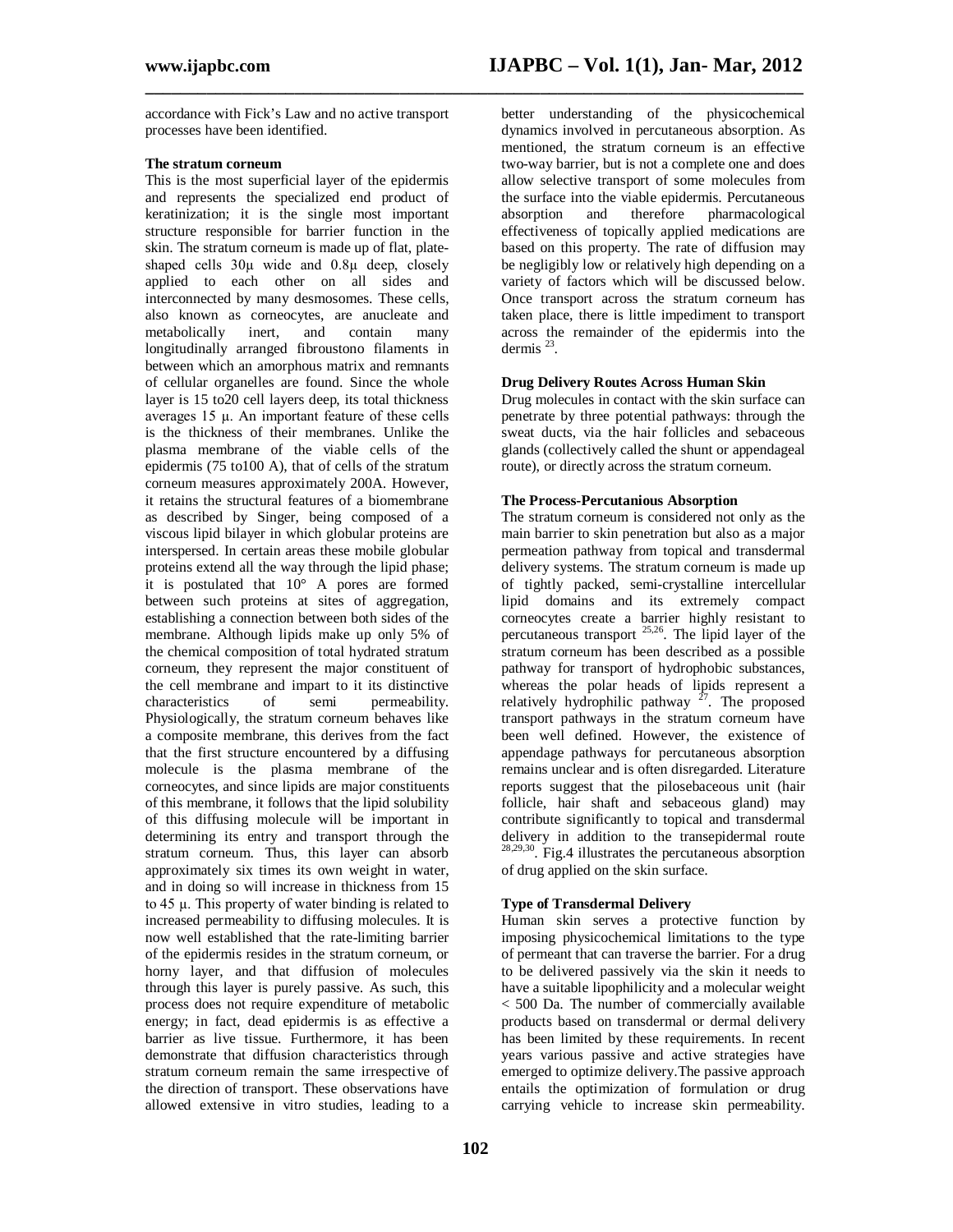However, passive methods do not greatly improve the permeation of drugs with molecular weights >500 Da. In contrast, active methods, normally involving physical or mechanical methods of enhancing delivery, have been shown to be generally superior. The delivery of drugs of differing lipophilicity and molecular weight, including proteins, peptides and oligonucletides, has been shown to be improved by active methods such as iontophoresis, electroporation, mechanical perturbation and other energy-related techniques such as ultrasound and needle less injection. In the last 25 years numerous methods of overcoming the skin barrier have been described, but they can broadly be divided into two main categories defined as either passive or active method

#### **Passive Methods for Enhancing**

The conventional means of applying drugs to skin include the use of vehicles such as ointments, creams, gels and "passive" patch technology. More recently, such dosage forms have been developed and/or modified in order to enhance the driving force of drug diffusion (thermodynamic activity) and/or increase the permeability of the skin. Such approaches include the use of penetration enhancers, supersaturated systems, prodrugs or metabolic approach, liposomes and other vesicles . However, the amount of drug that can be delivered using these methods is still limited since the barrier properties of the skin are not fundamentally  $c$ hanged<sup>32</sup>.

**Patch System** - Several technologies have been successfully developed to provide rate control over the release and transdermal permeation of drugs. These technologies can be classified into four main approaches as follows

## **1) Membrane Moderated System**

In this system, the drug reservoir is totally encapsulated in a shallow compartment molded from a drug impermeable metallic- plastic laminate and a rate controlling polymeric membrane. The drug molecules are permitted to release only through the rate controlling polymeric membrane.

#### **2) Adhesive Diffusion–Controlled System**

In this system the drug reservoir is formulated by directly dispersing the in an adhesive polymer and then spreading the medicated adhesive, by solvent casting, onto a drug impermeable metallic plastic backing to form a thin drug reservoir layer.

## **3) Matrix Dispersion Type System**

In this system, the drug reservoir is formed by homogeneously dispersing the drug solids in a hydrophilic or lipophillic polymer matrix and the medicated polymer is then molded into a medicated disc with a defined surface area and controlled

thickness. This reservoir containing polymer disc is then glued onto an occlusive base plate in compartment fabricated from a drug impermeable plastic backing.

## **4) Microreservior System**

**\_\_\_\_\_\_\_\_\_\_\_\_\_\_\_\_\_\_\_\_\_\_\_\_\_\_\_\_\_\_\_\_\_\_\_\_\_\_\_\_\_\_\_\_\_\_\_\_\_\_\_\_\_\_\_\_\_\_\_\_\_\_\_\_\_\_\_\_\_\_\_\_\_\_\_**

In this system, the drug reservoir is formed by first suspending the drug solids in aqueous solution of water soluble polymer and then dispersing homogeneously the drug suspension in a lipophillic polymer, by high shear mechanical force, to form thousands of unreachable.

## **Permeation Enhancer**

Among the myriad strategies employed to increase both the amount of a therapeutic agent traversing the skin and the range of drugs that can be effectively delivered through this route, lies in the application of chemical penetration enhancers. These agents interact with stratum corneum constituents to promote drug flux. Such materials have been used empirically in topical and transdermal preparations for as long as pastes, poultices, creams, and ointments have been applied to skin. Many chemicals have been evaluated for increasing permeant delivery through the stratum corneum but to be of clinical value the penetration enhancer must exert its effects without injuring underlying viable skin cells. In addition, accelerants should act reversibly, i.e., stratum corneum barrier properties should reduce only temporarily. Desirable properties for such an enhancer acting on human skin include the following

- It should be pharmacologically inert within the body, either locally or systemically.
- It should not irritate or induce allergic responses.
- The enhancer should work rapidly with a predictable onset of action.
- The operation of enhancement (both in terms of activity and duration of effect) should be predictable and reproducible.
- When the enhancer leaves the skin, the barrier resistance of the membrane should return rapidly and fully.
- The penetration enhancer should work<br>unidirectional, i.e., should allow unidirectional, i.e., should medicaments to enter the body while preventing the release of endogenous materials.
- The accelerant should be suitable for formulation into topical and transdermal preparations, being compatible with drugs and excipients and promoting appropriate drug solubility in the formulation.
- It should be cosmetically acceptable, being odorless, colorless, and with appropriate skin feel.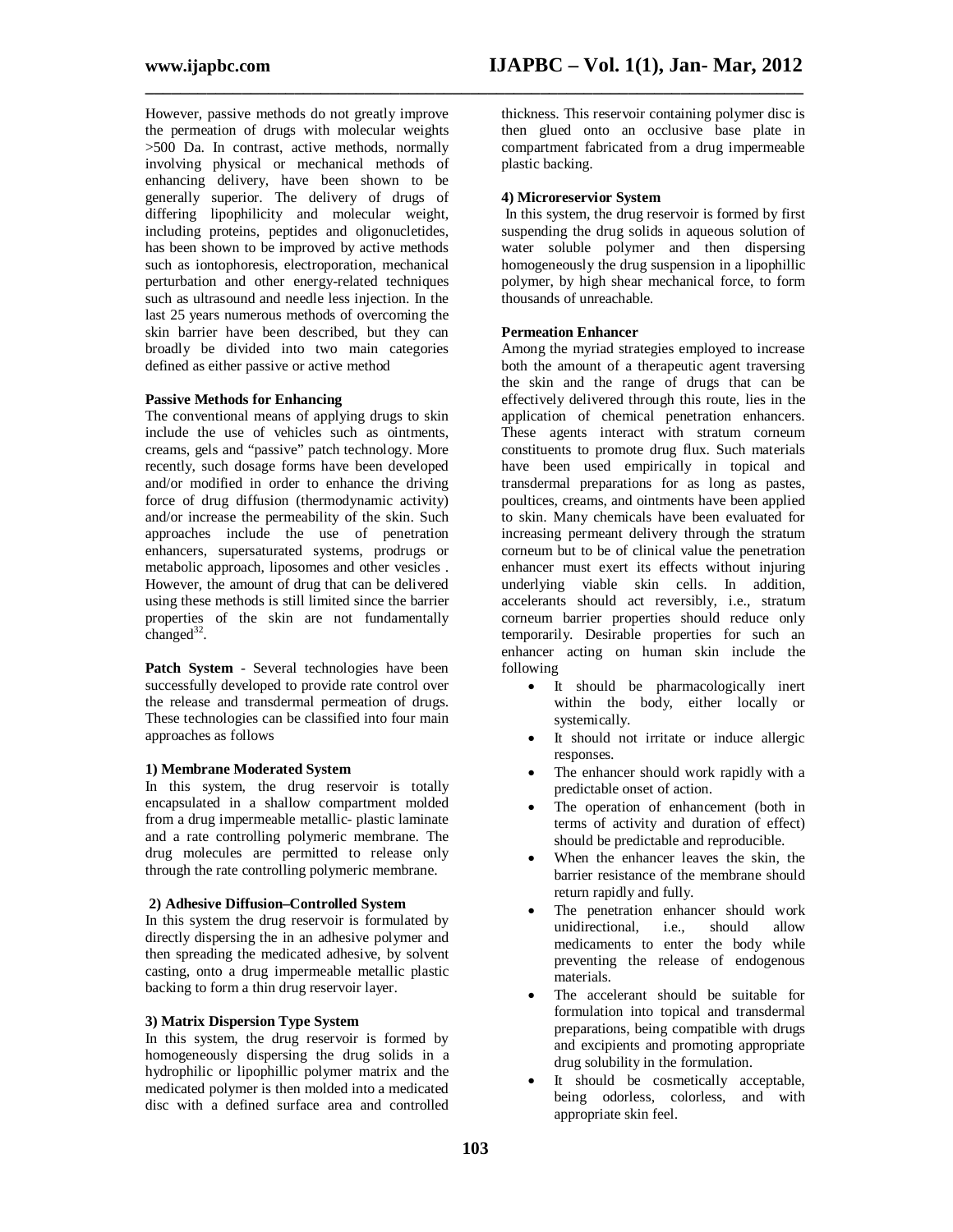Furthermore, accelerants have also been combined with several other strategies for promoting drug delivery through skin, such as iontophoresis. For example, fatty acids have been used synergistically to enhance hormone delivery by iontophoresis. Iontophoresis has also been employed to increase amounts of promoters in the skin.

Likewise, chemicals have been employed with electroporation for two principal reasons

1. To obtain an additional enhancement effect alongside the creation of pores in thestratum corneum bilayers.

2. To stabilize and possibly expand the transient pores that the high-voltage pulses create.

#### **Major Classes of Chemical Penetration Enhancers**

Accelerants operate in complex, interacting ways to change the intercellular region of the horny layer by fluidization, alteration of polarity, phase separation, or lipid extraction. More drastically, they may form vacuoles within corneocytes, denature their keratin or splits quames. The following selection of enhancers illustrates examples of all these modes of action.

#### **Sulfoxides and Similar Chemicals**

Dimethylsulfoxide (DMSO), the archetypal penetration enhancer, is a powerful aprotic solvent that is colorless, odorless, and hygroscopic; its value as an enhancer may be predicted from its use chemically as a universal solvent. Extensive investigations on the accelerant activities of DMSO show it to be effective in promoting the flux of both lipophilic and hydrophilic permeants, e.g., antiviral agents, steroids, and antibiotics.

#### **Azone**

Azone (1-dodecylazacycloheptan-2-one or laurocapram), the most famous modern enhancer, was the first accelerant specifically designed. It is a hybrid of a cyclicamide, as with pyrrolidone structures , with an alkyl sulfoxide; the sulfoxide group presumed to provide some of the disadvantages of DMSO is absent. Azone is a colorless, odorless liquid possessing a smooth, oily but yet no greasy feel. It is highly lipophilic with a log P octanol=water around 6.2 and is soluble in, and compatible with, most organic solvents, including propylene glycol (PG) and alcohols .Azone increases the permeation of many drugs such as steroids, antibiotics, and antiviral agents. Reports describe its activity in promoting the flux of both hydrophilic and lipophilic medicaments. The efficacy of Azone appears to be strongly concentration dependent and is also influenced by the choice of vehicle in which it is applied. Azone is most effective at low concentrations, typically between0.1% and 5%, often between 1% and 3%.

## **Pyrrolidones**

**\_\_\_\_\_\_\_\_\_\_\_\_\_\_\_\_\_\_\_\_\_\_\_\_\_\_\_\_\_\_\_\_\_\_\_\_\_\_\_\_\_\_\_\_\_\_\_\_\_\_\_\_\_\_\_\_\_\_\_\_\_\_\_\_\_\_\_\_\_\_\_\_\_\_\_**

A range of pyrrolidones and structurally related compounds has been investigated as potential penetration enhancers in human skin. As with azone and many other accelerants, they apparently have greater effects on hydrophilic diffusants than for lipophilic permeants, although this may be attributable to the greater enhancement potential for the poor hydrophilic permeants. N-methyl-2 pyrrolidone (NMP) and 2-pyrrolidone (2P) are the most widely studied enhancers of this group

#### **Fatty acids**

A wide variety of long-chain fatty acids increase transdermal delivery; the most popular is oleic acid.

#### **Alcohols, Fatty alcohols and Glycols**

Ethanol is used in many transdermal formulations and is often the solvent of choice for incorporation into patches. As with water, ethanol permeates rapidly through human skin with a steady-state flux of approximately 1 mg/cm<sup>2</sup>/h. Ethanol exerts its accelerant activity through various mechanisms. Firstly, as a solvent, it can increase the solubility of the drug in the vehicle—although at steady state the flux of a permeant from any saturated, non enhancing, vehicle should ideally be equivalent.

#### **Surfactants**

As with some of the materials described previously, surfactants are incorporated into many<br>therapeutic, cosmetic, and agrochemical therapeutic, cosmetic, and agrochemical<br>preparations. Usually, they are added to Usually, they are added to formulations to stabilize emulsions and suspensions or to solubilize lipophilic active ingredients, and so they have the potential to dissolve lipids within the stratum corneum. Typically composed of lipophilic alkyl or aryl fatty chains, together with a hydrophilic head group, surfactants are often described in terms of the nature of the hydrophilic moiety. Anionic surfactants include sodium lauryl sulfate (SLS), cationic surfactants encompass cetyltrimethyl ammonium bromide, the nonoxynol surfactants are nonionic surfactants and zwitterionic surfactants include dodecyl betaine.

#### **Essential oils, Terpenes and Terpenoids**

Terpenes, found in essential oils, are nonaromatic compounds comprising only carbon, hydrogen, and oxygen. Several terpenes have long been used as medicines, flavorings, and fragrance agents. For example, menthol is traditionally employed for inhalation and has a mild antipruritic effect when incorporated into emollient preparations. It is also used as a fragrance and to flavor toothpastes, peppermint sweets, and mentholated cigarettes.The data yielded some structure–activity relationships in that hydrocarbon terpenes were less potent accelerants for this hydrophilic drug than were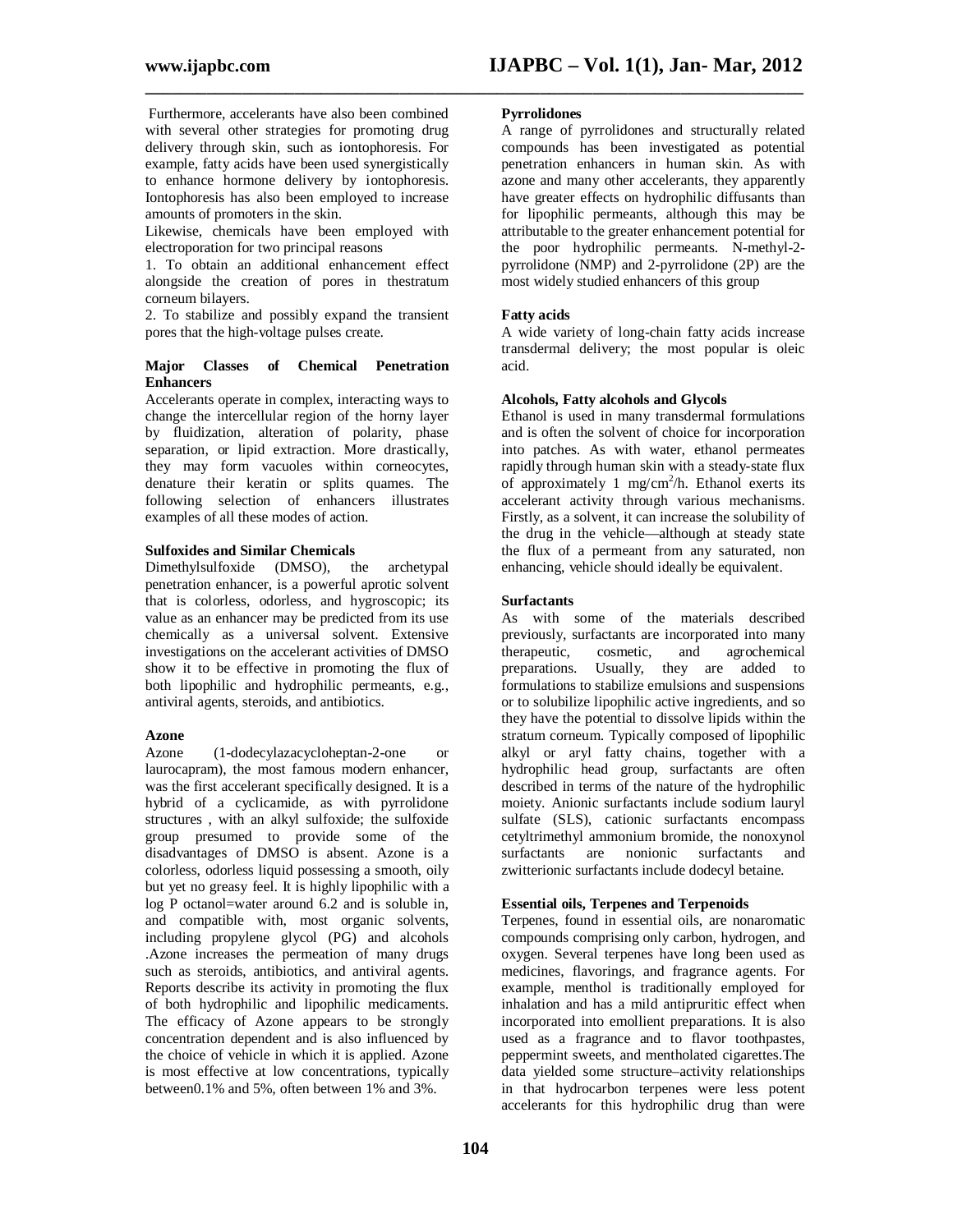#### **Phospholipids**

Many studies have employed phospholipids as liposomes (vesicles) to transport drugs into and through human skin. phospholipids can occlude somewhat the skin surface and thus can increase tissue hydration, which can increase drug permeation. When applied to the stratum corneum as vesicles, phospholipids can sometimes fuse with stratum corneum lipids. This collapse of structure liberates permeant into the vehicle in which the drug may be poorly soluble and hence thermodynamic activity temporarily increases, facilitating drug delivery.

## **Ceramide Analogs**

An interesting novel approach in penetration enhancer science was to synthesize and test a series of ceramide analogs containing eight polar groups and six chain lengths based on L-serine and glycine (ceramides form the main components of the intercellular lipid domains).

## **Vesicular Carriers for Enhanced Delivery through the Skin**

Dermal and transdermal delivery requires efficient penetration of compounds through the skin barrier, the bilayer domains of intercellular lipid matrices, and keratin bundles in the stratum corneum (SC). Lipid vesicular systems are a recognized mode of enhanced delivery of drugs into and through the skin. However, it is noteworthy that not every lipid vesicular system has the adequate characteristics to enhance skin membrane permeation. Specially designed lipid vesicles in contrast to classic liposomal compositions could achieve this goal $^{34}$ .

#### **Liposomes—Phospholipid Vesicles For Topical Administration Of Drugs**

Mezei and Gulusekharam first proposed liposomes for drug topical administration to the skin more than 25 years ago. The basic components of liposomes are (phosphatidylcholine, phosphatidylethanolamine, phosphatidylserine, dipalmitoyl phosphatidylcholine, and others), cholesterol, and water. Liposomes may vary significantly in terms of size (from tens of nm to microns) and structure. In liposomes, one or more concentric bilayers surround an aqueous core generating small or large unilamellar vesicles (SUV, LUV) or multilamellar vesicles (MLV), respectively. Liposomes for topical delivery are prepared by the same classic methods widely described in the literature forpreparation ofthese vesicles. The majority of the liposome preparation methods are complicated multistep processes. These methods include hydration of a dry lipid film, emulsification, reverse phase

evaporation, freeze–thaw processes, and solvent injection. Liposome preparation is followed by homogenization and separation of unntrapped drug by centrifugation, gel filtration, or dialysis. These techniques suffer from one or more drawbacks such as the use of solvents (sometimes pharmaceutically unacceptable), an additional sizing process to control the size distribution of final products (sonication, extrusion), multiple-step entrapment procedure for preparing drug-containing liposomes, and the need for special equipment.The stability of liposomes is of great concern during the design of topical formulations. As liposomal preparations contain an aqueous phase, the lipid vesicles may be subject to a series of adverse effects including aggregation, fusion, phospholipid oxidation, and hydrolysis.

## **Niosomes-Nonionic Surfactant Vesicle**

Nonionic surfactant vesicles (niosomes) were first proposed by Handjani-Vila et al. as systems to improve accumulation of the active molecule within the skin and thus benefit cosmetic products. Niosomes are bilayer structures formed from amphiphiles in aqueous media. Many types of surfactants have been used for formulation of niosomes . Basically, these vesicles are analogous to liposomes. Niosome formation requires the presence of a particular class of amphiphile and aqueous solvent. Among the surfactants we can enumerate polyoxyethylene alkyl ethers, sorbitan esters, polysorbate–cholesterol mixtures, crown ether derivatives, per- fluoroalkyl surfactants, alkyl glycerol ethers, and others. The hydrophobic moiety of the surfactant may contain one or more alkyl  $(C12-C18)$  or perfluoroalkyl  $(C10)$  groups or a steroidal group. Among the hydrophilic headgroups found in these amphiphils are ethylene oxides, glycerols, crown ether, polyhydroxyls, and sugars. The hydrophilic and the hydrophobic moieties are generally linked by ether, ester, or amide bonds.The methods for preparation of niosomes are similar and as complicated as those used for liposomes. One of the most frequently utilized techniques consists of the hydration of a mixture of the surfactant– lipid at elevated temperature followed by optional<br>size reduction (by sonication, extrusion, sonication. homogenization, etc.) to obtain a homogeneous colloidal disper- sion and separation of the unentrapped drug.

## **Ethosomes**

Although frequently referred to as a kind of liposomes, ethosomes are very different from other lipid vesicles by their composition, structure, mechanism of action, and delivery properties. Ethosomal carriers contain soft lipid vesicles (mainly composed of phospholipids, ethanol, and water) in a hydroethanolic milieu. They have appropriate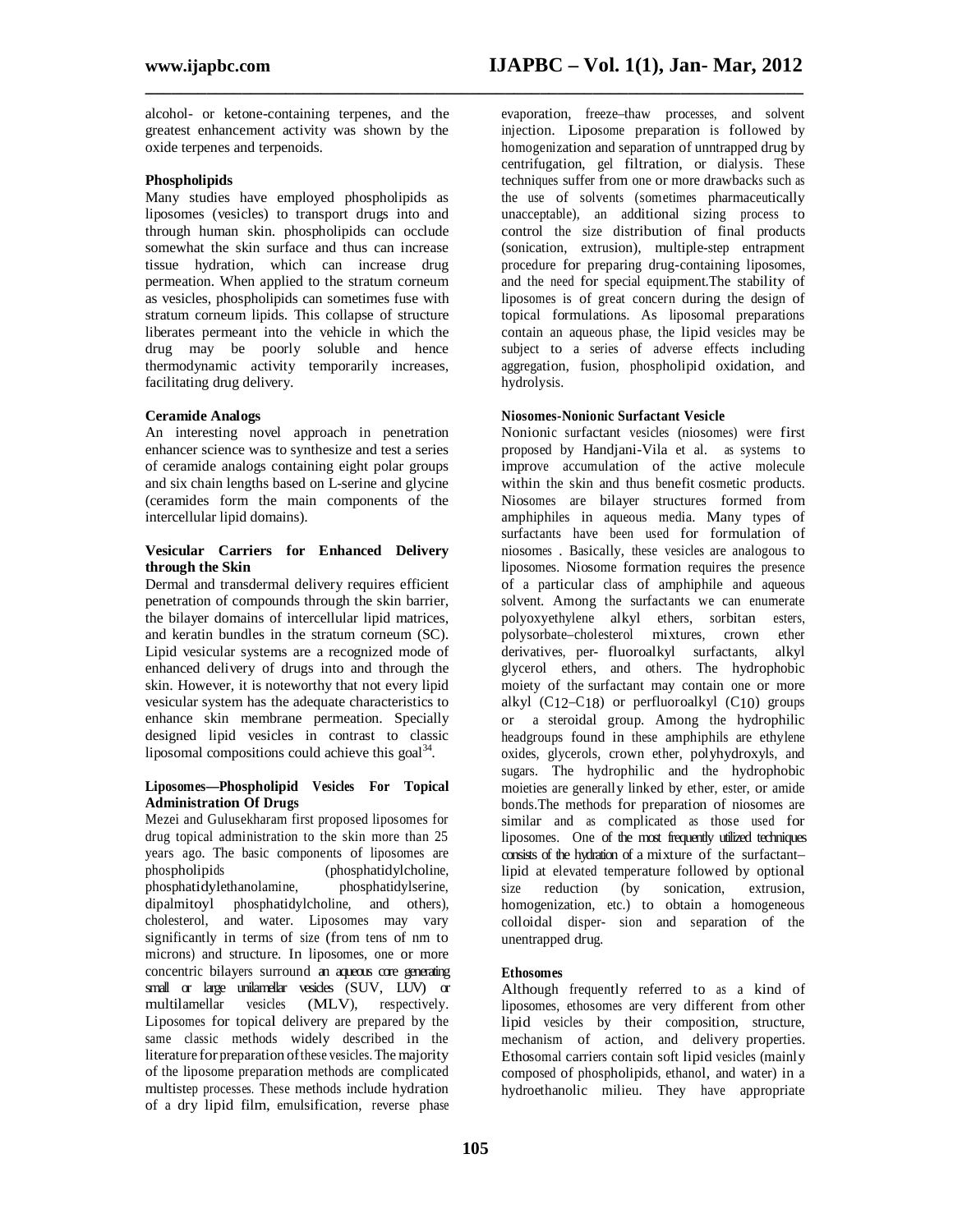features, designed to allow for enhanced delivery by passive transport to the deep skin<sup>35</sup>.

#### **Transfersomes-Ultradeformable Liposomes**

Cecv and his co-workers first developed the concept of transferosome as a recent tool for effective transdermal drug delivery in  $1992^{36}$ . Transferosomes are basically modified liposome developed to increase transdermal permeation of drug. These vesicular transferosomes are several orders of magnitude more deformable than standard liposome and thus well studied for skin penetration. Deformability of skin penetration is achieve by using surface-active agent by appropriate ratio. Transferosomes are complex, most often vesicular, aggregates optimized to attain extremely flexible and self-regulating membrane, which makes vesicle very deformable<sup>37</sup>. Transferosomes are possess higher entrapment efficiency, which protects the encapsulated drug from degradation. Transferosomes act as a for low and high molecular weight drug and act as a depot releasing their contents slowly. They are more stable and have high penetration due to deformity of vesicular membrane by which they can pass through the narrow constriction; and this deformity of vesicular membrane is responsible forbetter skin penetration, resulting in a higher transdermal flux encapsulated drug<sup>38</sup>.

#### **Mechanism of penetration**

The passage of transferosomes across the skin is a function of vesicles membrane flexibility, hydrophilicity and ability of the vesicle for retaining integrity. When transferosome vesicles in suspension form are applied on the skin surface, water gets evaporated from the skin surface and the vesicles began to dry out due to strong polarity of transferosomes ingredient vesicles get attracted to ward area of higher water content in the narrow gaps between adjoining cells in the skin.This process along with the vesicles membrane deformability enables transferosomes aggregates to open the tiny pores temporarily through which water normally gets evaporated between the cells. Such newly activated intercellular channels can accommodated sufficiently deformable vesicles, maintaining their integrity and changing their shape to fit the channel reach region o0f high water content in the deeper skin layers in which the vesicles get distributed between the cells<sup>39</sup>. Subheet Jainet et al , Rachna Sapre et al , Ashok K.Tiwary et al, and Narendra K Jain et al investigate transfersome gel formulations of levonorgesterol for transdermal drug delivery. Protransfersome gel (PTG) formulations of levonorgestrel were prepared and characterized for vesicle shape, size, entrapment efficiency, turbidity, and drug permeation across rat skin and were evaluated for their stability. The system was evaluated in vivo for

biological assay of progestational activity including endometrial assay, inhibition of the formation of corporalutea, and weight gain of uterus. The effects of different formulation variables (type of alcohol, type and concentration of surfactant) on<br>transdermal permeability profile were transdermal permeability profile were investigated<sup>40</sup>. Tian-Zhi-YANG et al investigate the possibility of enhancing effect of deformable vesicle on buccal delivery of insulin, two kinds of vesicles with and without presence of Sodium<br>deoxycholate (deformable vesicles and deoxycholate conventional vesicles ) were prepared by reverse phase evaporation methods<sup>41</sup>.

## **Active Methods for Enhancing Transdermal Drug Delivery**<sup>42</sup>

Iontophoresis Electro osmosis Ultrasound (Sonophoresis and Phonophoresis) Laser Radiation and Photomechanical Waves Radio Frequency Magnetophoresis Electroporation Micro needle-Based Devices Needle less Injection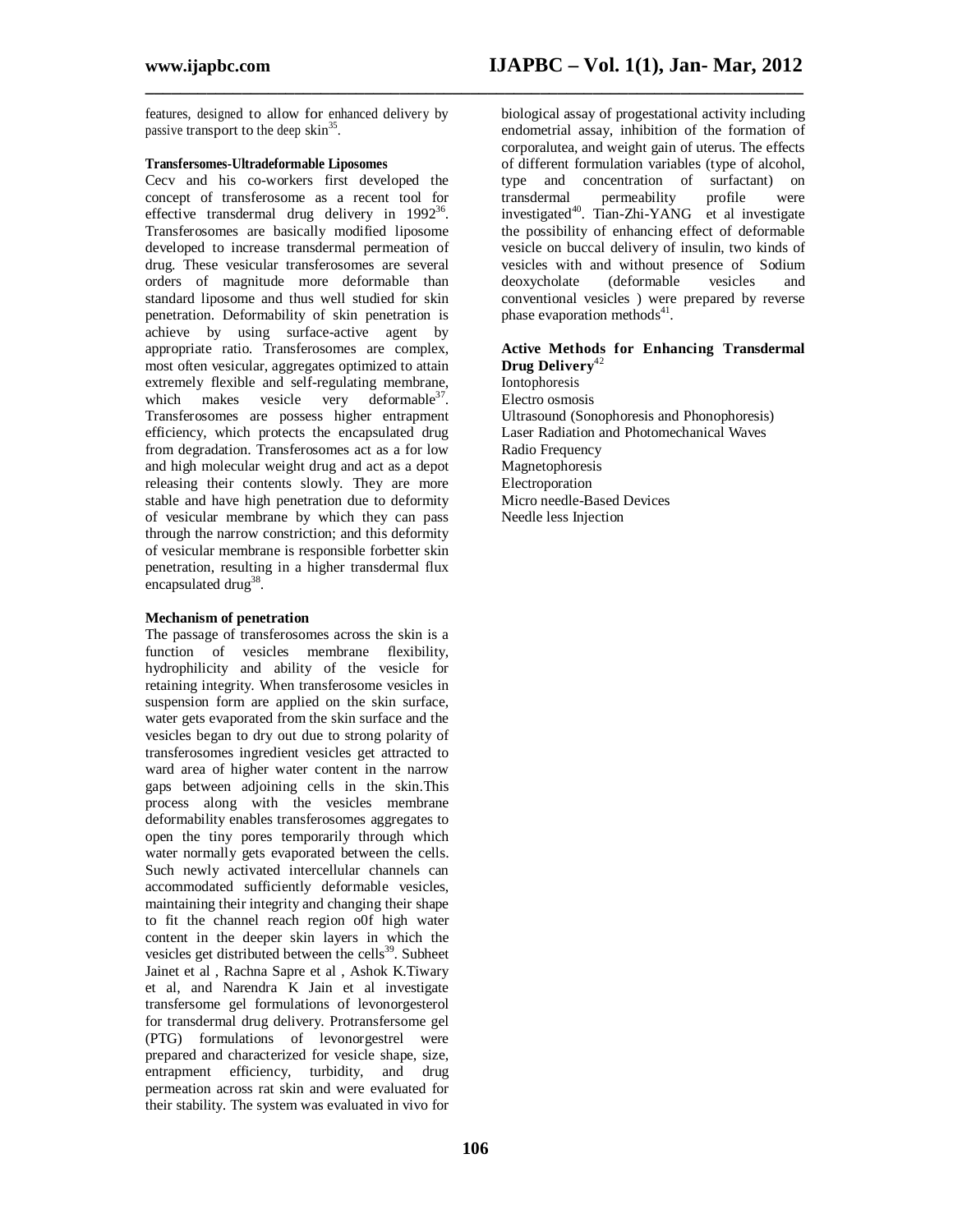

**Fig. 1: The typical structure of mammalian skin**



**Fig. 2: Possible micro routes of drug permeation through human skin intercellular or transcellular pathway**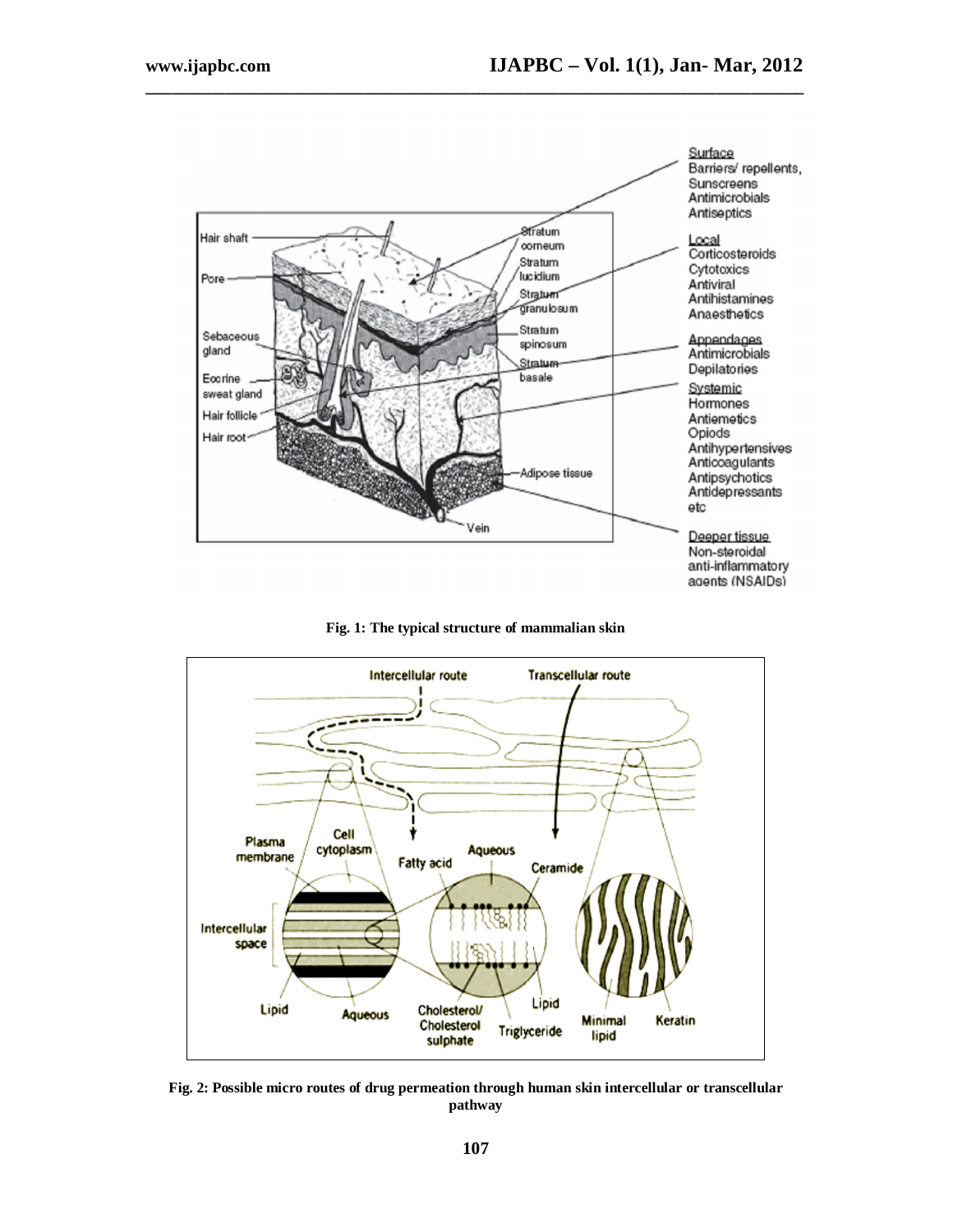

**Fig. 3: Simplified representation of skin showing routes of penetration: 1 Through the sweat ducts. 2 Directly across the stratum corneum. 3 via the hair follicles<sup>24</sup>**



**Fig. 4: Percutaneous Absorption Process** <sup>31</sup>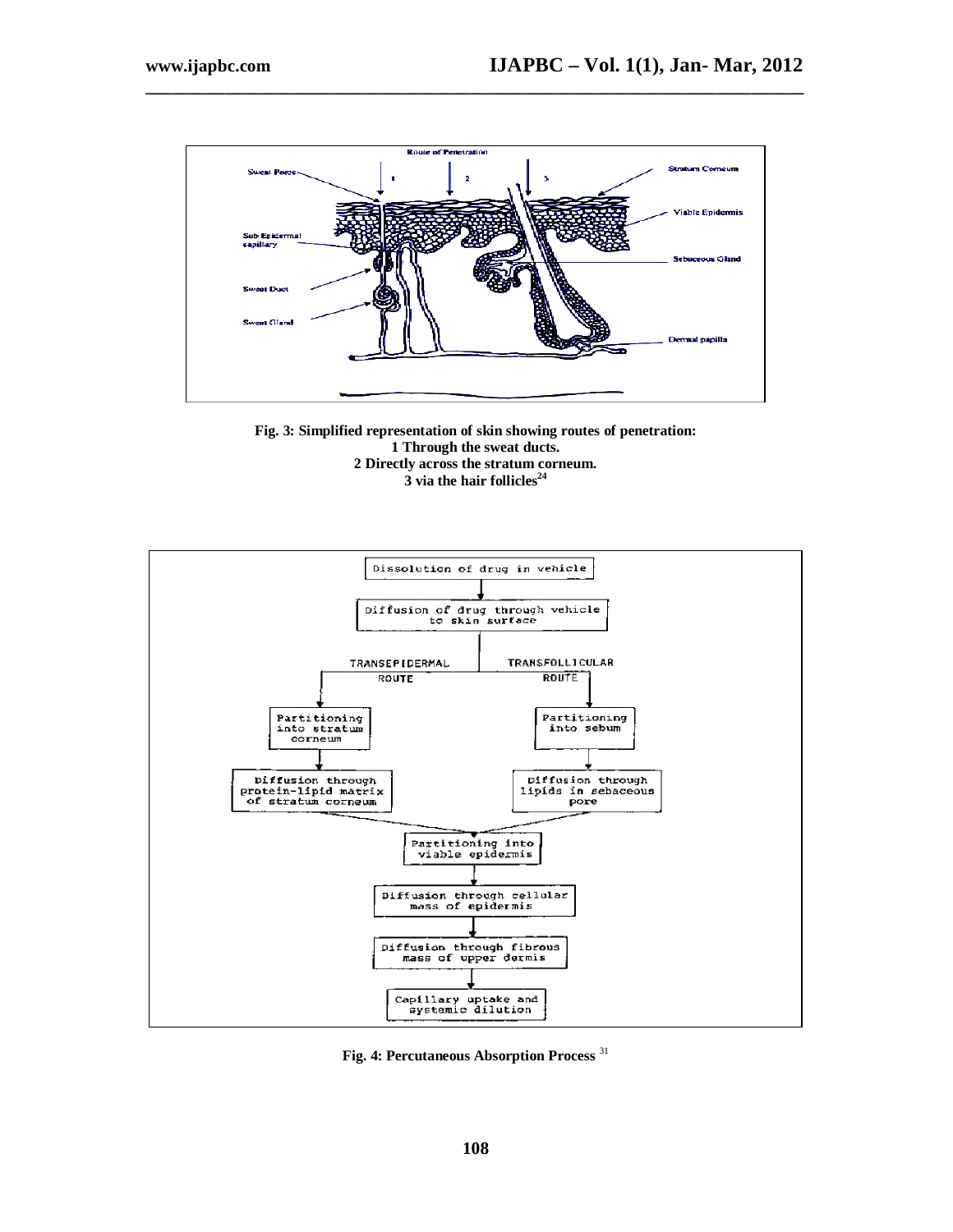## **REFERENCES**

- 1. Cleary GW. Transdermal delivery systems- a medical rationale. Topical Drug Bioavailability, Bioequivalence, and Penetration, V. P. Shah, H. I. Maibach (ed), Plenum Press, New York, USA; 1993 pp. 17 - 68.
- 2. Finnin BC, Morgan TM. Transdermal penetration enhancers: limitations, and potential. Journal of Pharmaceutical Sciences 1999; 88: 955 - 958.
- 3. Hadgraft J. Dermal and transdermal delivery. In Modified-Released Drug Delivery Technology, M. J. Rathbone, J. Hadgraft, M. S. Roberts (ed), Marcel Deeker Inc., New York, USA; 2003 pp. 471 - 480.
- 4. Guy RH. Current status and future prospects of transdermal drug delivery. Pharmaceutical Research 1996; 13:1765 - 1769.
- 5. Thomas BJ, Finnin BC.The transdermal revolution, Drug Discovery Today 2004;9: 697 - 703.
- 6. http://www.drugdeliverytech.com/cgibin/articles.
- 7. Langer R. Transdermal drug delivery: past progress, current status and future prospects. Advanced Drug Delivery Reviews 2004; 56:557 - 558.
- 8. http://www.drugandmarket.com/default.
- 9. Guy RH, Hadgraft J. Selection of drug candidates for transdermal drug delivery. Transdermal Drug Delivery: Developmental Issues and Research Initiatives. Marcel Deeker Inc., New York, USA; 1989 pp. 59 - 81.
- 10. Boucaud A. Trends in the use of ultrasound-mediated transdermal drug delivery. Drug Discovery Today 2004; 9:827 - 828.
- 11. Doukas AG, Kollias N. Transdermal drug delivery with a pressure wave. Advanced Drug Delivery Reviews 2004; 56: 559 - 579.
- 12. Walters KA, Roberts MS. The structure and function of skin. In Dermatological and Transdermal Formulations, K. A. Walters (ed), Marcel Dekker Inc, New York, USA; 2002 pp. 1 - 39.
- 13. Prausnitz MR, Mitragotri S, Langer R. Current status and future potential of transdermal drug delivery .Nature Reviews Drug Discovery 2004; 3:115 - 124.
- 14. Lavon I, Kost J. Ultrasound and transdermal drug delivery. Drug Discovery Today 2004; 9:670 - 676.
- 15. Walters KA. Transdermal Drug Delivery-Developmental Issues and Research

Initiatives, Marcel Dekker Inc, New York, USA ;1989 pp. 197 - 245.

- 16. Burnette RR. Iontophoresis. Transdermal Drug Delivery- Developmental Issues and Research Initiatives, Marcel Dekker Inc, New York, USA;1989 pp. 247 - 291.
- 17. Naik A, Kalia YN, Guy RH. Transdermal drug delivery: overcoming the skin's barrier function. Pharmaceutical Science and Technology Today 2000;3:318 - 326.
- 18. Bouwstra JA. Colloids and Surfaces- A<br>Physicochemical and Engineering Physicochemical Aspects. 1997; 123:403 - 413.
- 19. Prausnitz MR. Micro needles for transdermal drug delivery. Advanced Drug Delivery Reviews 2004; 56: 581 - 587.
- 20. Walker RB, Smith EW. The role of percutaneous penetration enhancers. Advanced Drug Delivery Reviews 1996; 18:295 - 301.
- 21. Guy RH. Transdermal drug delivery: overcoming skin's barrier function. European Journal of Pharmaceutical Sciences 6 Supplementary 1998; 1: S15.
- 22. Brown MB, Traynor MJ, Martin GP, Akomeah FK. Skin Perturbation Devices by Drug Delivery Systems ;Transdermal Drug Delivery Systems: PharmaBiotech, Basel, Switzerland;pp119-139.
- 23. Brisson P. Ont Percutaneous absorption, review article. CMA JOURNAL1974; 110: 1182-1185.
- 24. Benson HAE. Penetration Enhancement Techniques; Current Drug Delivery 2005; **2**: 23-33.
- 25. Elias PM. Epidermal lipids, barrier function and desquamation. J Invest Dermatol 1983; 80: 44–49.
- 26. Downing DT. Lipid and protein structures in the permeability barrier of mammalian epidermis. J Lipid Res 1992; 33: 301–313.
- 27. Forsind, B. A domain mosaic model of the skin barrier. Acta Dermatol Venereol1994; 74:1–6.
- 28. Meidan VM, Bonner MC, Michniak BB. Transfollicular drug Delivery—is it a reality. Int J Pharm 2005; 306: 1–14.
- 29. Motwani MR, Rhein LD, Zatz JL. Differential scanning calorimetery studies of sebum models. J Cosmet Sci 2001; 52: 211–224.
- 30. Motwani MR, Rhein LD, Zatz JL. Influence of vehicles on the phase transitions of model sebum. J Cosmet Sci 2002; 53: 35–42.
- 31. Gordon LF. Cutaneous and transdermal delivery -Modern Pharmaceutics .4<sup>th</sup> Edition, Marcel Dekker Inc, New York, USA; 2002.